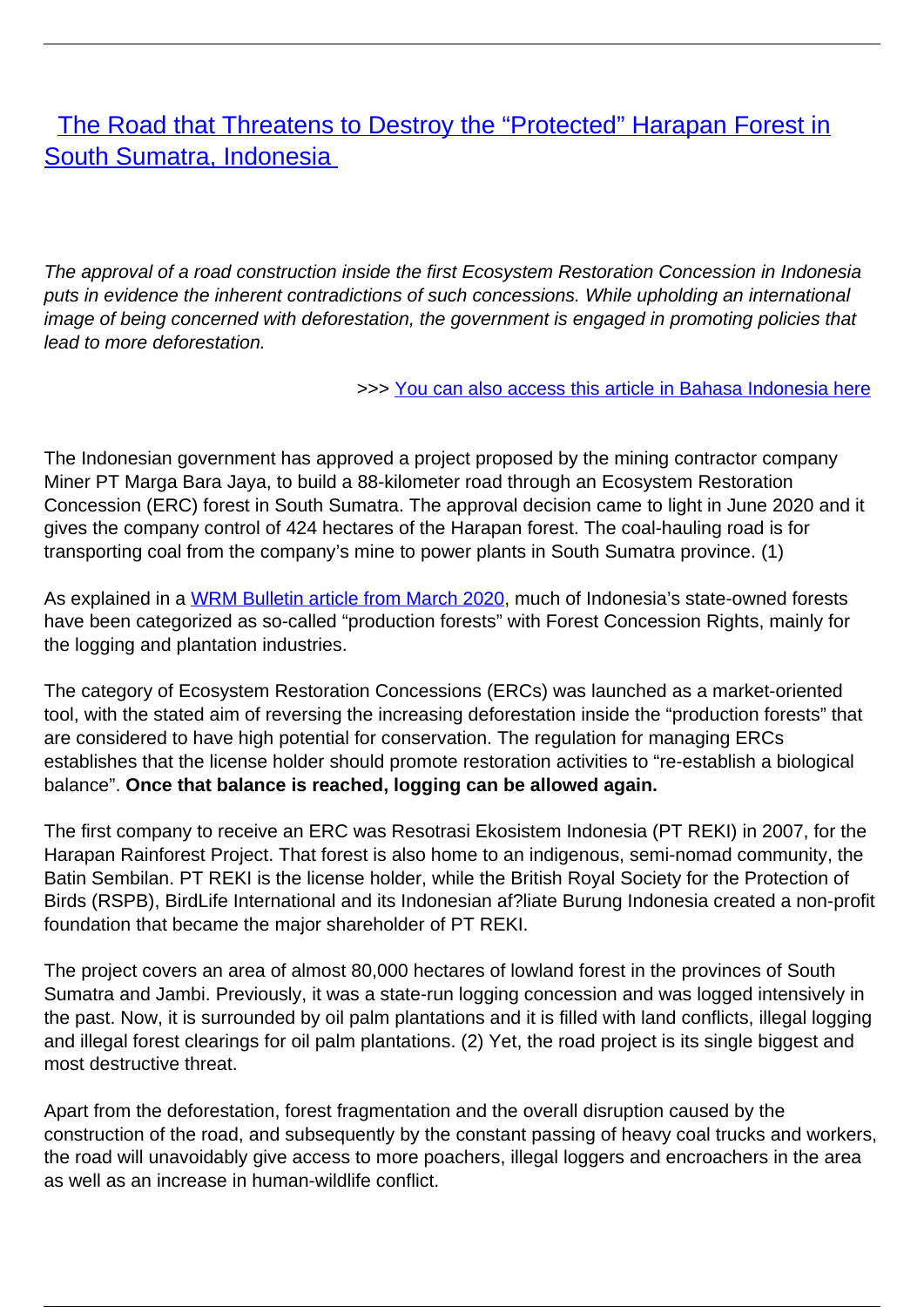**The approval of a road construction inside the first Ecosystem Restoration Concession in Indonesia is an emblematic example of its contradictions**. While the government of Indonesia upholds an international image of being concerned with tackling deforestation, it is, at the same time, actively engaged in promoting plans and policies that lead to more deforestation. This was also a main reason why in August 2020, organisations from Indonesia and abroad sent an open letter to the Green Climate Fund, demanding it to reject Indonesian government's request for REDD+ funding for supposedly having reduced emissions from deforestation in the past. It is unacceptable that the Fund rewards governments that continue to heavily engage in and promote large-scale deforestation. (3)

WRM interviewed an activist committed to social and environmental justice in Indonesia, who has closely followed the situation in this concession area and the road project, in order to understand better the context and conflicts. His name is kept anonymous for security reasons.

## **WRM: Conservation NGOs claim that they are restoring the Harapan Rainforest, have you seen this happening? If not, what are the main problems?**

### Activist:

The condition of the Harapan Rainforest due to the ex–Forest Concession Rights, which have now transformed into the Hutan Harapan Ecosystem Restoration Concession Project, is very critical as a result of forest exploitation.

During the implementation phase of this project, not all the Batin Sembilan Indigenous Communities who reside in this area were invited to participate, one of those left out is the Pangkalan Ranjau People.

In my opinion, the restoration of what once were extractive areas through Ecosystem Restoration Concessions, like the Hutan Harapan Project, should be done by ensuring the strong involvement and guidance of Indigenous Communities at all stages: implementation, restoration, preservation, management, etc., because they are the ones who know the area best and the ones who have already been protecting the forest for generations.

### **WRM: Why have you been opposing the construction of the road?**

Activist:

I am against all forms of exploitation of natural areas, including the exploitation generated by coal mining projects and the establishment of its supporting infrastructure.

The coal haul road is only a manifestation of a bigger problem of exploitation, namely the coal mine itself. Therefore, I firmly reject its presence.

In my opinion, the area is in a very critical condition, affected by all major logging companies due to previous extractive permits.

# **WRM: A road built in an area that should be restored and conserved does not make sense. Who is benefiting from and supporting such a proposal?**

Activist:

The only beneficiaries of this road construction is the coal mining company itself.

# **WRM: How could the Harapan forest be best restored and conserved, considering the**